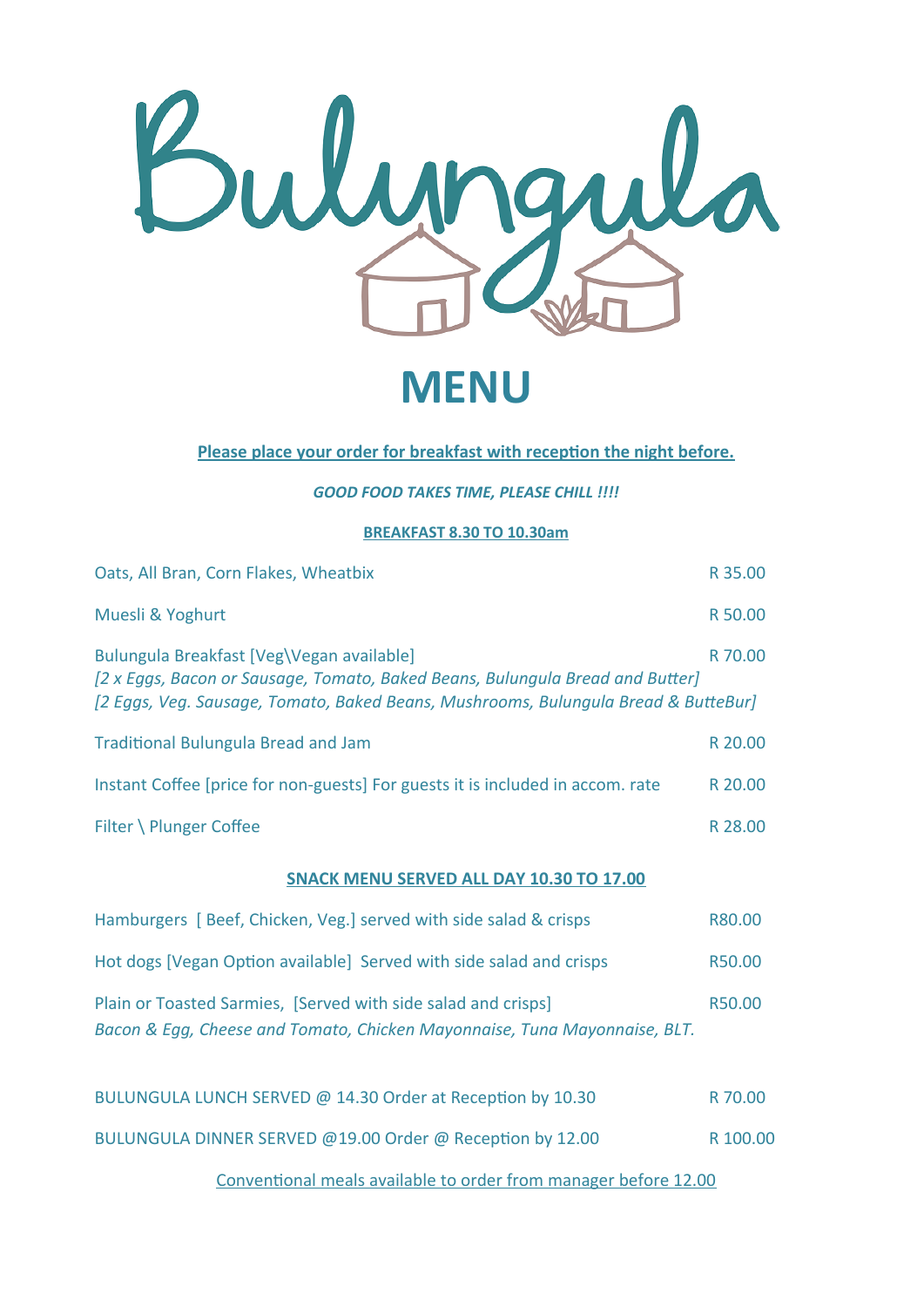

# **BAR MENU**

#### **ASK STAFF TO SERVE YOU. PLEASE CHILL, YOU'RE AT THE SEASIDE !!!**

|           | <b>BLACK LABEL</b>           | R40.00  | <b>BISCUIT BOX [</b>   |
|-----------|------------------------------|---------|------------------------|
|           | <b>CASTLE</b>                | R40.00  | <b>Biscuits Pack [</b> |
|           | <b>CASTLE LITE</b>           | R40.00  | <b>Chocolate Bars</b>  |
| $\bullet$ | <b>CASTLE MILK STOUT</b>     | R40.00  | <b>Chocolate Slab</b>  |
| $\bullet$ | <b>HANSA</b>                 | R40.00  | <b>Chocolate Bars</b>  |
| $\bullet$ | <b>REDS</b>                  | R40.00  | Chips large pa         |
| $\bullet$ | SAVANNAH, DRY, LITE.         | R35.00  | Chips small pa         |
| $\bullet$ | <b>HUNTERS DRY</b>           | R 35.00 | <b>Fresh fruit</b>     |
| $\bullet$ | <b>HUNTERS GOLD</b>          | R 35.00 | <b>COLD DRINKS</b>     |
| $\bullet$ | WINE PER tin MUG 300ML       | R 35.00 | <b>COLD DRINKS</b>     |
| $\bullet$ | <b>BRANDY</b>                | R 20.00 | <b>COLD DRINKS</b>     |
|           | <b>WHISKEY</b>               | R 20.00 | <b>LIQUIFRUIT</b>      |
|           | <b>GIN</b>                   | R 20.00 | <b>COLD WATER!</b>     |
|           | <b>VODKA</b>                 | R 20.00 | <b>COLD WATER:</b>     |
|           | <b>CAPTAIN MORGAN</b>        | R 20.00 | <b>SPARKLING WA</b>    |
| $\bullet$ | CAPTAIN MORGAN SPICED GOLD   | R 20.00 | <b>SPARKLING WA</b>    |
| $\bullet$ | <b>AMARULA</b>               | R 20.00 | <b>REDBULL</b>         |
| $\bullet$ | <b>TEQUILA GOLD \ SILVER</b> | R 20.00 |                        |
|           | <b>JAEGERMEISTER</b>         | R 20.00 |                        |

### **DRINKS** MUNCHIES

| $\bullet$ | <b>BLACK LABEL</b>                | R40.00  | <b>BISCUIT BOX [Chockits, etc]</b> | R 35.00 |
|-----------|-----------------------------------|---------|------------------------------------|---------|
| $\bullet$ | <b>CASTLE</b>                     | R40.00  | Biscuits Pack [ Lemon Creams, etc] | R 25.00 |
|           | <b>CASTLE LITE</b>                | R40.00  | <b>Chocolate Bars</b>              | R 15.00 |
| $\bullet$ | <b>CASTLE MILK STOUT</b>          | R 40.00 | Chocolate Slab 80gms               | R 20.00 |
| $\bullet$ | <b>HANSA</b>                      | R 40.00 | <b>Chocolate Bars 100gms</b>       | R 28.00 |
| $\bullet$ | <b>REDS</b>                       | R 40.00 | Chips large packet                 | R 25.00 |
| $\bullet$ | SAVANNAH, DRY, LITE.              | R35.00  | Chips small packet                 | R 15.00 |
| $\bullet$ | <b>HUNTERS DRY</b>                | R 35.00 | Fresh fruit                        | R 10.00 |
| $\bullet$ | <b>HUNTERS GOLD</b>               | R 35.00 | <b>COLD DRINKS</b>                 |         |
| $\bullet$ | WINE PER tin MUG 300ML            | R 35.00 | <b>COLD DRINKS MUG 300ML</b>       | R 15.00 |
| $\bullet$ | <b>BRANDY</b>                     | R 20.00 | <b>COLD DRINKS BOTTLE 1.25ML</b>   | R 30.00 |
| $\bullet$ | <b>WHISKEY</b>                    | R 20.00 | <b>LIQUIFRUIT</b>                  | R 20.00 |
| $\bullet$ | <b>GIN</b>                        | R 20.00 | <b>COLD WATER 500ML</b>            | R 10.00 |
| $\bullet$ | <b>VODKA</b>                      | R 20.00 | <b>COLD WATER 1LT</b>              | R 15.00 |
| $\bullet$ | <b>CAPTAIN MORGAN</b>             | R 20.00 | <b>SPARKLING WATER 500ML</b>       | R 20.00 |
| $\bullet$ | <b>CAPTAIN MORGAN SPICED GOLD</b> | R 20.00 | <b>SPARKLING WATER 1LT</b>         | R 30.00 |
| $\bullet$ | <b>AMARULA</b>                    | R 20.00 | <b>REDBULL</b>                     | R 35.00 |
|           |                                   |         |                                    |         |